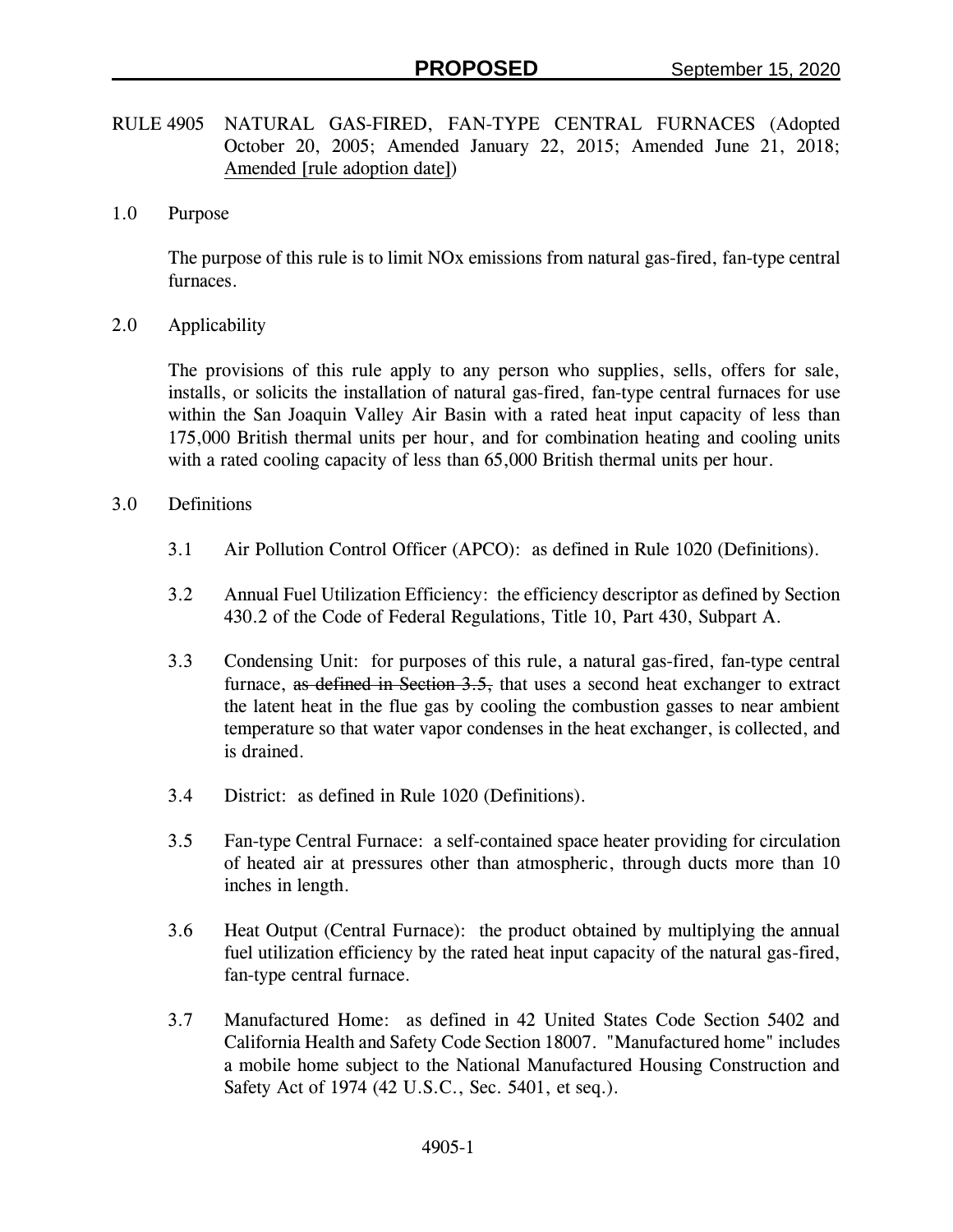- 3.8 Manufactured Home Unit: a furnace designed specifically and solely for installation to heat a manufactured home.
- 3.89 Natural Gas: a mixture of gaseous hydrocarbons containing at least 80 percent methane by volume, as determined according to Standard Method ASTM D1945- 64.
- 3.910 NOx: any oxides of nitrogen.
- 3.101 Rated Cooling Capacity: the amount of heat energy the cooling system can displace in one hour (British thermal units per hour), as specified on the rating plate of the cooling unit.
- 3.112 Rated Heat Input Capacity: the amount of energy consumed in one hour (British thermal units per hour), as specified on the rating plate of the combustion unit.
- 3.123 Responsible Official: for the purposes of this rule, for a corporation, a president or vice-president of the corporation in charge of a principal business function or a duly authorized person who performs similar policy-making functions; for a partnership or sole proprietorship, a general partner or proprietor, respectively.
- 3.134 Weatherized Unit: for the purposes of this rule, a natural gas-fired, fan-type central furnace designed for installation outside of a building, equipped with a protective jacket and integral venting, and labeled for outdoor installation.
- 4.0 Exemptions
	- 4.1 Propane

Any natural gas fired, fan-type central furnace that is not certified to meet 14 ng/J of NOx emissions and is to be installed with a propane conversion kit for propane firing only, in the San Joaquin Valley Air Basin, is exempt from Section 5.0, provided the manufacturer complies with the following:

- 4.1.1 The natural gas fired, fan-type central furnace is certified pursuant to Section 6.1 to have NOx emissions less than or equal to 40 nanograms per joule (ng/J) of heat output.
- 4.1.2 Effective on and after August 1, 2018, the carton or furnace is labeled to clearly display the following, or an alternative APCO-approved language: "This furnace is to be installed for propane firing only. Operating in natural gas mode is in violation of District Rule 4905."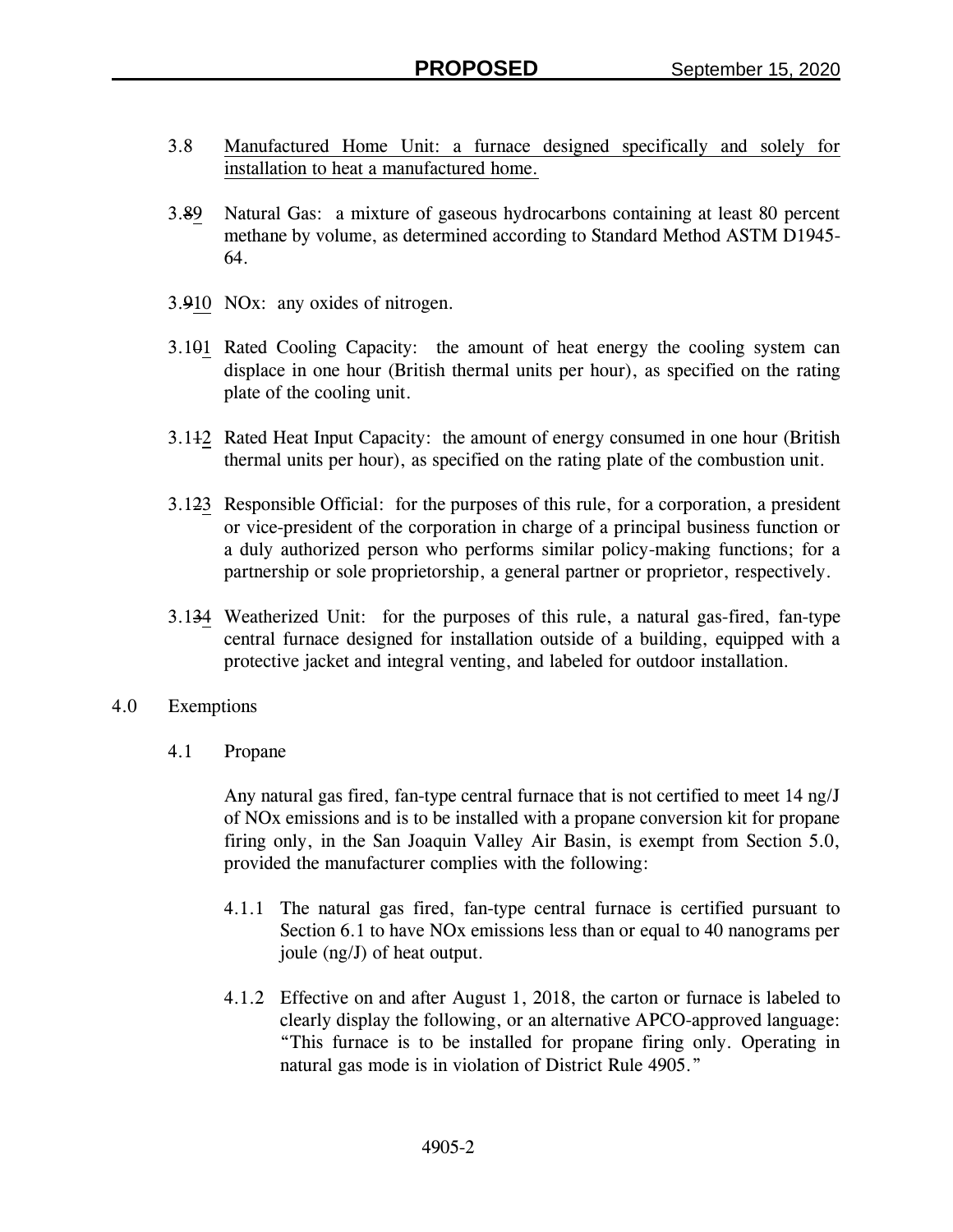## 5.0 Requirements

5.1 Effective on and after the specified compliance dates in Table 1, nNo person shall supply, sell, offer for sale, install, or solicit the installation of any natural gasfired, fan-type central furnace unless it is certified pursuant to Section 6.1 and complies with the applicable emission limit in Table 1.

| Table 1 NO <sub>x</sub> Emission Limits and Compliance Schedule                                |                                                           |                    |  |  |  |  |
|------------------------------------------------------------------------------------------------|-----------------------------------------------------------|--------------------|--|--|--|--|
| Unit Type-Furnace Category                                                                     | <b>NO<sub>x</sub></b> Emission Limit<br>(nanograms/Joule) | Compliance Date    |  |  |  |  |
| Units installed in manufactured homes<br><b>Manufactured Home Units</b>                        | 40                                                        | February $1, 2015$ |  |  |  |  |
| All non-weatherized eCondensing Uunits<br>except those installed in manufactured<br>homes      | 14                                                        | April 1, 2015      |  |  |  |  |
| All non-weatherized, nNon-condensing<br>Uunits except those installed in<br>manufactured homes | 14                                                        | October 1, 2015    |  |  |  |  |
| <b>Weatherized Uunits</b>                                                                      | 14                                                        | October 1, 2016    |  |  |  |  |
| Units installed in manufactured homes<br><b>Manufactured Home Units</b>                        | 14                                                        | October 1, 2018    |  |  |  |  |

## 5.2 Sell-Through Period

Any natural gas-fired, fan-type central furnace manufactured prior to the applicable compliance date in Table 1 may be supplied, sold, offered for sale, or installed until the applicable sell-through period end-date in Table 2, provided the unit is compliant with the following requirements:

- 5.2.1 The NOx emission limits and certification requirements in effect on the date of manufacture of the unit, and
- 5.2.2 The labeling requirements specified in Section 6.1.2.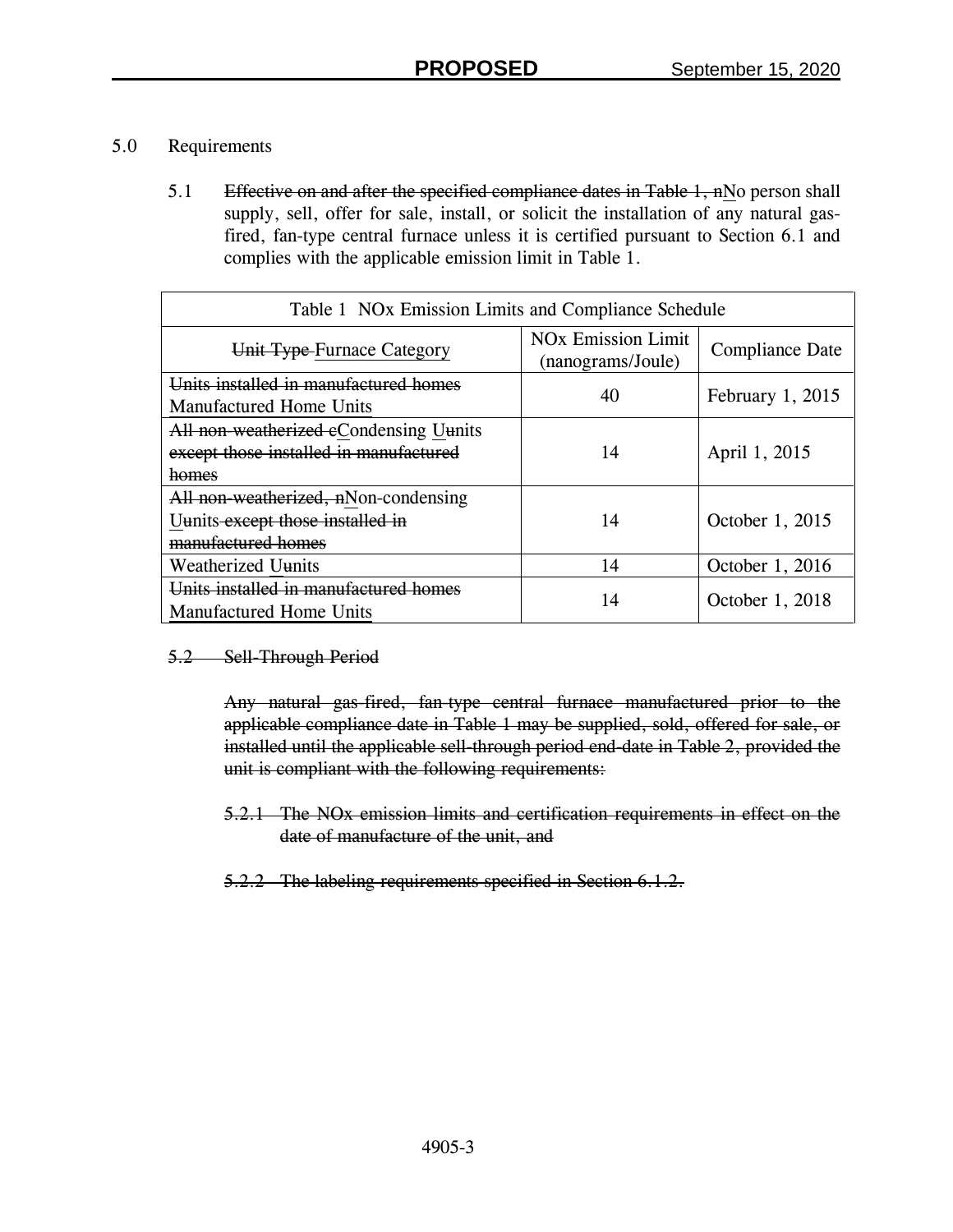| Table 2 Sell-through Period End-Dates for Units Manufactured Prior to the Applicable |                              |  |  |  |  |
|--------------------------------------------------------------------------------------|------------------------------|--|--|--|--|
| Compliance Dates in Table 1                                                          |                              |  |  |  |  |
| Unit Type Furnace Category                                                           | Sell-through Period End-date |  |  |  |  |
| All non-weatherized c Condensing units except those                                  | January 26, 2016             |  |  |  |  |
| installed in manufactured homes                                                      |                              |  |  |  |  |
| All non-weatherized, nNon-condensingunits except those                               | July 27, 2016                |  |  |  |  |
| installed in manufactured homes                                                      |                              |  |  |  |  |
| <del>Weatherized units</del>                                                         | July 27, 2017                |  |  |  |  |
| Units installed in mManufactured hHomes (for certified                               | July 27, 2019                |  |  |  |  |
| 40 ng/J units)                                                                       |                              |  |  |  |  |

## 5.2 Emissions Fee Option

Any manufacturer of units regulated by this rule may elect to pay a per unit emissions fee in lieu of meeting the 14 ng/J NOx emission limit in Table 1 of this rule, provided the unit is certified pursuant to Section 6.1 to have NOx emissions less than or equal to 40 ng/J of heat output and the manufacturer complies with the following requirements:

- 5.2.1 Prior to the phase one emissions fee start date specified in Table 23, pays a per unit emissions fee of \$290 for each condensing furnace and \$225 for each other type of furnace.
- 5.2.2 During phase one, specified in Table 23, pays the applicable per unit emissions fee for each condensing, non-condensing, weatherized, or manufactured home furnace.
- 5.2.3 During phase two, specified in Table 23, pays the applicable per unit emissions fee for each condensing, non-condensing, weatherized, or manufactured home furnace.
- 5.2.4 Units manufactured prior to the phase two fee end date specified in Table 23, may be supplied, sold, offered for sale, or installed into the San Joaquin Valley Air Basin for a period of no more than six months after the phase two emissions fee end date, provided the manufacturer pays the applicable per unit phase two emissions fee specified in Table 23, for each condensing, non-condensing, weatherized, or manufactured home furnace.
- 5.2.5 Submits to the APCO a compliance plan for each 12-month time period after the applicable Table 1 compliance date during which the manufacturer elects to pay the emissions fee in lieu of meeting the NOx emission limit. The compliance plan must be submitted no later than 30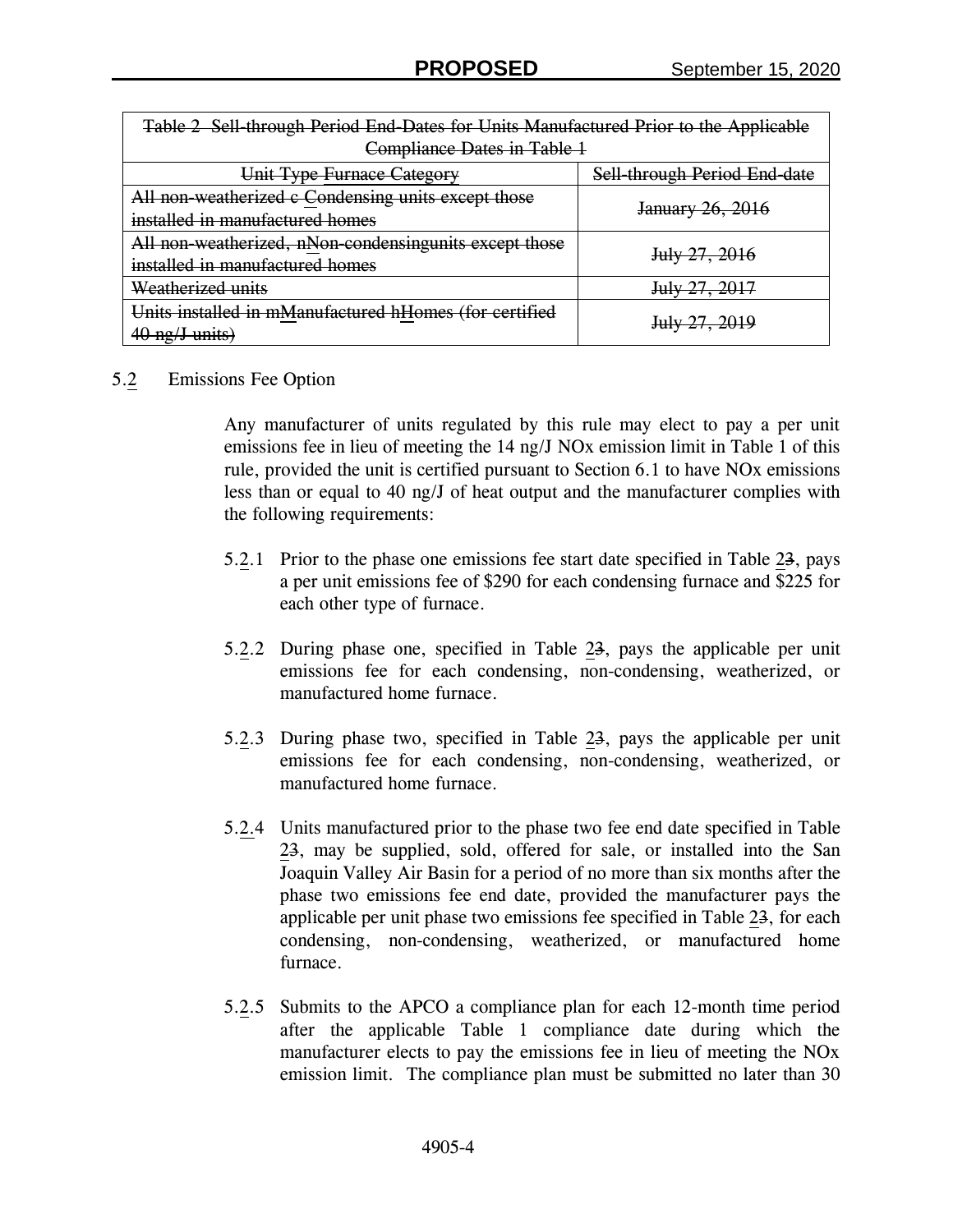days prior to the applicable compliance date. The compliance plan shall include the following:

- 5.2.5.1 A letter with the name of the manufacturer requesting the emissions fee option signed by a responsible official identifying the unit type and the 12-month emissions fee option compliance period that the emissions fees cover.
- 5.2.5.2 An estimate of the quantity of applicable units to be distributed or sold into the San Joaquin Valley Air Basin during the emissions fee option compliance period and supporting documentation. The estimate shall be based on total distribution and sales records or invoices of condensing, non-condensing, weatherized or manufactured home fan-type central furnaces that were distributed or sold into the San Joaquin Valley Air Basin during the 12-month period of July 1 to June 30 prior to the applicable compliance date, along with supporting documentation.
- 5.2.6 Submits a report to the APCO, signed by the responsible official for the manufacturer, identifying by model number the quantity of applicable units actually distributed or sold into the San Joaquin Valley Air Basin during the applicable 12-month emissions fee option compliance period and a check for payment of emissions fees for those units. The report and payment of emissions fees must be submitted to the APCO no later than sixty (60) days after the end of each 12-month emissions fee option compliance period.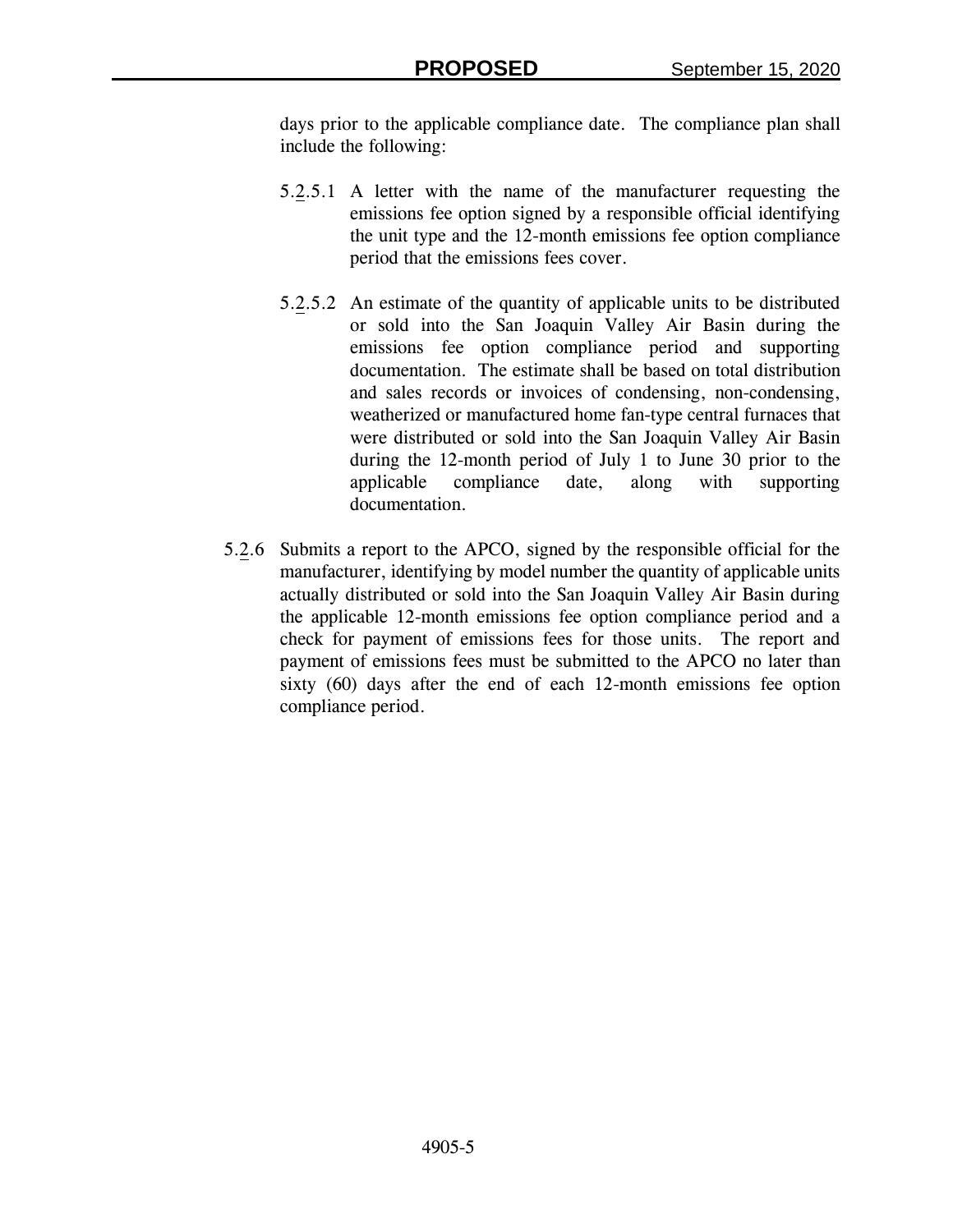| Table 23 Emissions Fee Option    |                                                                                                   |                 |                              |                 |                            |                           |  |  |
|----------------------------------|---------------------------------------------------------------------------------------------------|-----------------|------------------------------|-----------------|----------------------------|---------------------------|--|--|
|                                  |                                                                                                   | Phase One       |                              | Phase Two       |                            |                           |  |  |
| Size Range<br>(Btu/hr)           | Furnace<br>Category                                                                               | Fee Start Date  | Fee<br>Amount<br>$(\$/unit)$ | Fee Start Date  | Fee<br>Amount<br>(\$/unit) | Fee End Date              |  |  |
| $\leq 60,000$                    | All non-weatherized<br>eCondensing Uunits-except<br>those installed in<br>manufactured homes      | August 1, 2018  | \$275                        | October 1, 2018 | \$350                      | September 30, 2019        |  |  |
|                                  | All non weatherized,<br>nNon-condensing Units                                                     | October 1, 2018 | \$225                        | April 1, 2019   | \$300                      | September 30, 2019        |  |  |
|                                  | Weatherized Uunits                                                                                | October 1, 2018 | \$225                        | April 1, 2019   | \$300                      | September 30,<br>20202021 |  |  |
|                                  | Units installed in<br>mManufactured Hhomes<br>Units                                               | October 1, 2018 | \$150                        | April 1, 2019   | \$150                      | September 30, 2021        |  |  |
| > 60,000<br>and<br>$\leq 90,000$ | All non weatherized<br>eCondensing Uunits-except<br>those installed in<br>manufactured homes      | August 1, 2018  | \$300                        | October 1, 2018 | \$400                      | September 30, 2019        |  |  |
|                                  | All non weatherized,<br>nNon-condensing Uunits<br>except those installed in<br>manufactured homes | October 1, 2018 | \$250                        | April 1, 2019   | \$350                      | September 30, 2019        |  |  |
|                                  | Weatherized Uunits                                                                                | October 1, 2018 | \$250                        | April 1, 2019   | \$350                      | September 30,<br>20202021 |  |  |
|                                  | Units installed in<br>mManufactured Hhomes<br>Units                                               | October 1, 2018 | \$150                        | April 1, 2019   | \$150                      | September 30, 2021        |  |  |
| > 90,000                         | All non weatherized e<br>Condensing Uunits-except<br>those installed in<br>manufactured homes     | August 1, 2018  | \$325                        | October 1, 2018 | \$450                      | September 30, 2019        |  |  |
|                                  | All non-weatherized,<br>nNon-condensing Uunits<br>except those installed in<br>manufactured homes | October 1, 2018 | \$275                        | April 1, 2019   | \$400                      | September 30, 2019        |  |  |
|                                  | Weatherized Uunits                                                                                | October 1, 2018 | \$275                        | April 1, 2019   | \$400                      | September 30,<br>20202021 |  |  |
|                                  | Units installed in<br>mManufactured Hhomes<br>Units                                               | October 1, 2018 | \$150                        | April 1, 2019   | \$150                      | September 30, 2021        |  |  |

5.4 Emissions Fee Option for Furnaces Encumbered in Contractual Agreement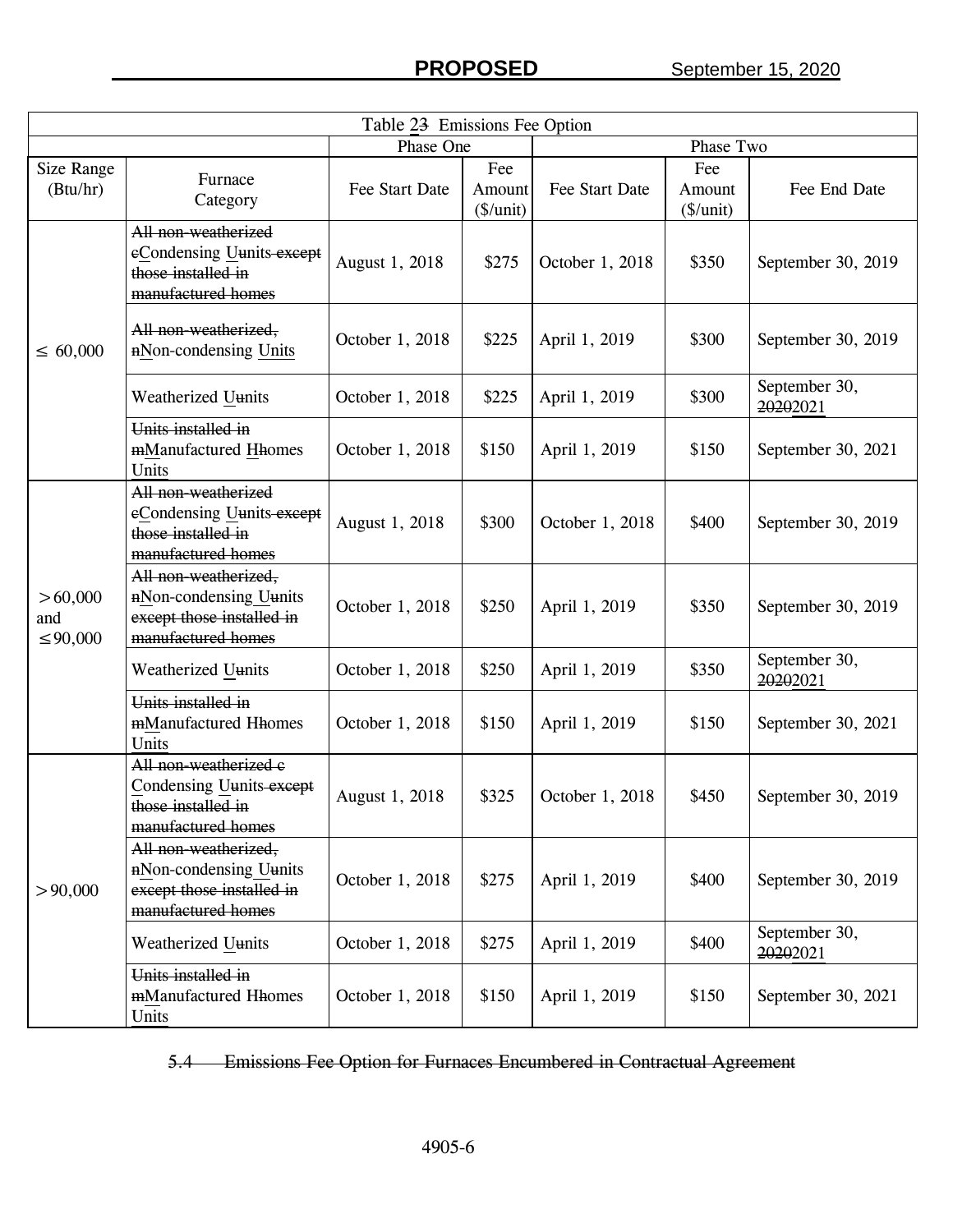For furnaces that have been encumbered in a contractual agreement, signed prior to January 1, 2018, by a furnace manufacturer or distributor for future or planned construction, the manufacturer shall be allowed to sell the units within the San Joaquin Valley Air Basin at the emissions fee specified in Section 5.3.1 provided:

- 5.4.1 A request is submitted to the APCO prior to August 1, 2018.
- 5.4.2 The total quantity of furnaces in request(s) by any one manufacturer does not exceed 15% of furnaces distributed and sold in the previous compliance plan period.
- 5.4.3 Those furnaces are sold no later than their emissions fee option period end dates specified in Table 3.
- 5.4.4 The following documents and information are provided to the APCO, including but not limited to:
	- 5.4.4.1 Contractual agreement for the units sold or to be sold in the San Joaquin Valley Air Basin,
- 5.4.4.2 Quantity, model number, and serial number of the subject units,
- 5.4.4.3 Contract execution date, and
- 5.4.4.4 Name(s) of the contractor(s).
	- 5.4.5 Failure to comply with the requirements specified in Section 5.4 shall result in the requirement to pay or retroactively pay the corresponding emissions fee specified in Table 3 within 30 days upon notification from the APCO.
- 6.0 Administrative Requirements
	- 6.1 Emission Certification
		- 6.1.1 Certified emissions levels shall be demonstrated by an emission certification approved under any of the following:
			- 6.1.1.1 Certification testing as described in Section 6.2 of this rule,
			- 6.1.1.2 The South Coast Air Quality Management District Certification List for Rule 1111 (NOx Emissions from Natural-gas-fired, Fantype Central Furnaces), or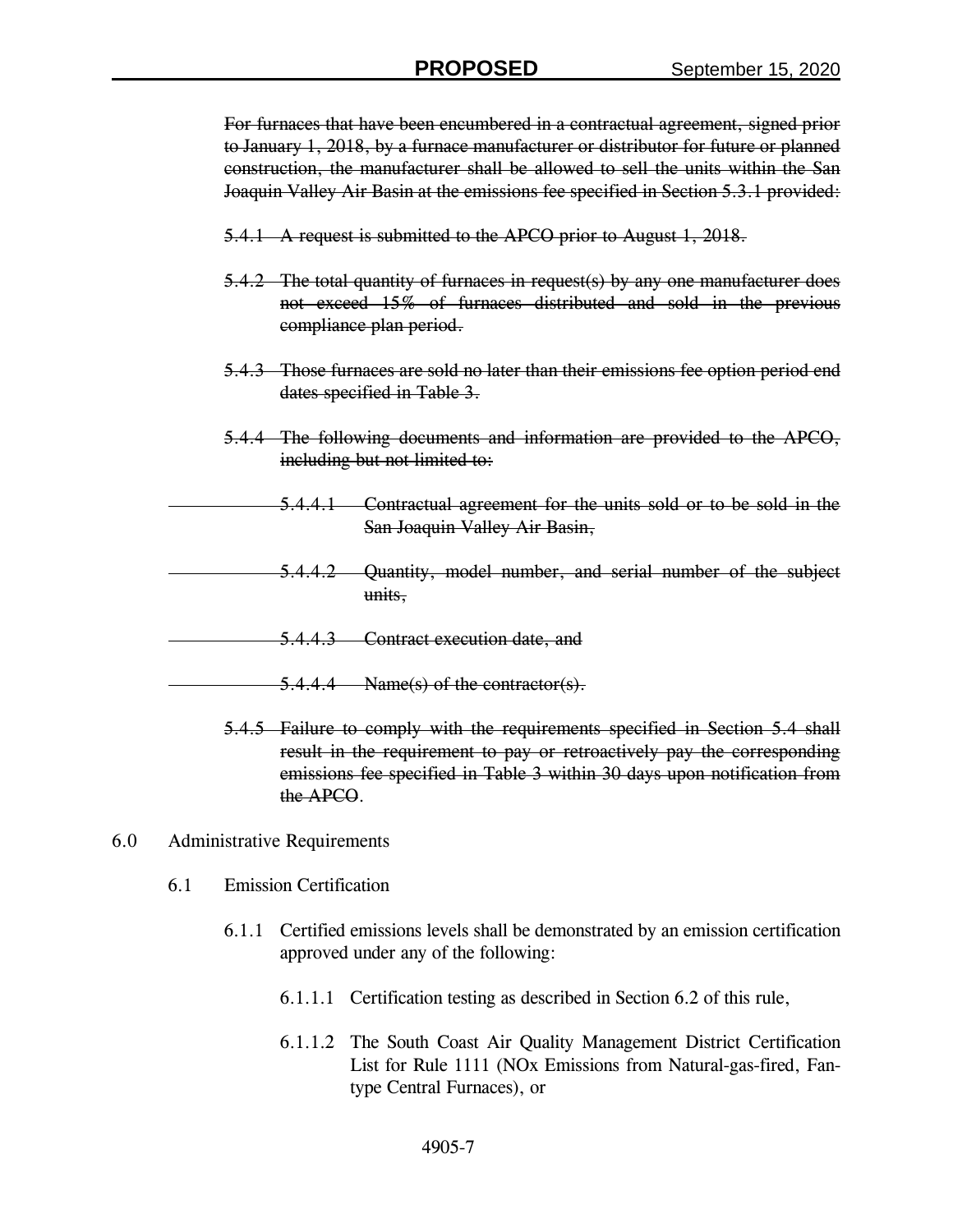- 6.1.1.3 Other emission certification programs approved by the APCO and the United States Environmental Protection Agency.
- 6.1.2 The manufacturer of the natural gas-fired, fan-type central furnace shall comply with the following labeling requirements:
	- 6.1.2.1 Display the model number of the unit on the shipping container and the rating plate of the unit; and
	- 6.1.2.2 Units manufactured after the applicable compliance date in Table 1 shall display the following on the shipping container and the rating plate of the unit, in addition to the labeling requirements under Section 6.1.2.1:
		- 6.1.2.2.1 Rated heat input capacity or rated cooling capacity,
		- 6.1.2.2.2 The applicable NOx emission limit, and
		- 6.1.2.2.3 The date of manufacture or date code of the unit.
- 6.1.3 Upon request of the APCO, each manufacturer shall submit to the District a statement confirming the unit subject to this rule is in compliance with the emission limit. The statement shall be signed, dated, and shall attest to the accuracy of all information. The statement shall include:
	- 6.1.3.1 Name and address of manufacturer,
	- 6.1.3.2 Brand name,
	- 6.1.3.3 Model number, as it appears on the rating plate of the unit,
	- 6.1.3.4 Rated heat input capacity, British thermal units per hour, and
	- 6.1.3.5 A source test report verifying compliance.
- 6.2 Certification Testing
	- 6.2.1 During testing, each tested natural gas-fired, fan-type central furnace model shall be operated in accordance with the procedures specified in 10 CFR 430, Subpart B, Appendix N.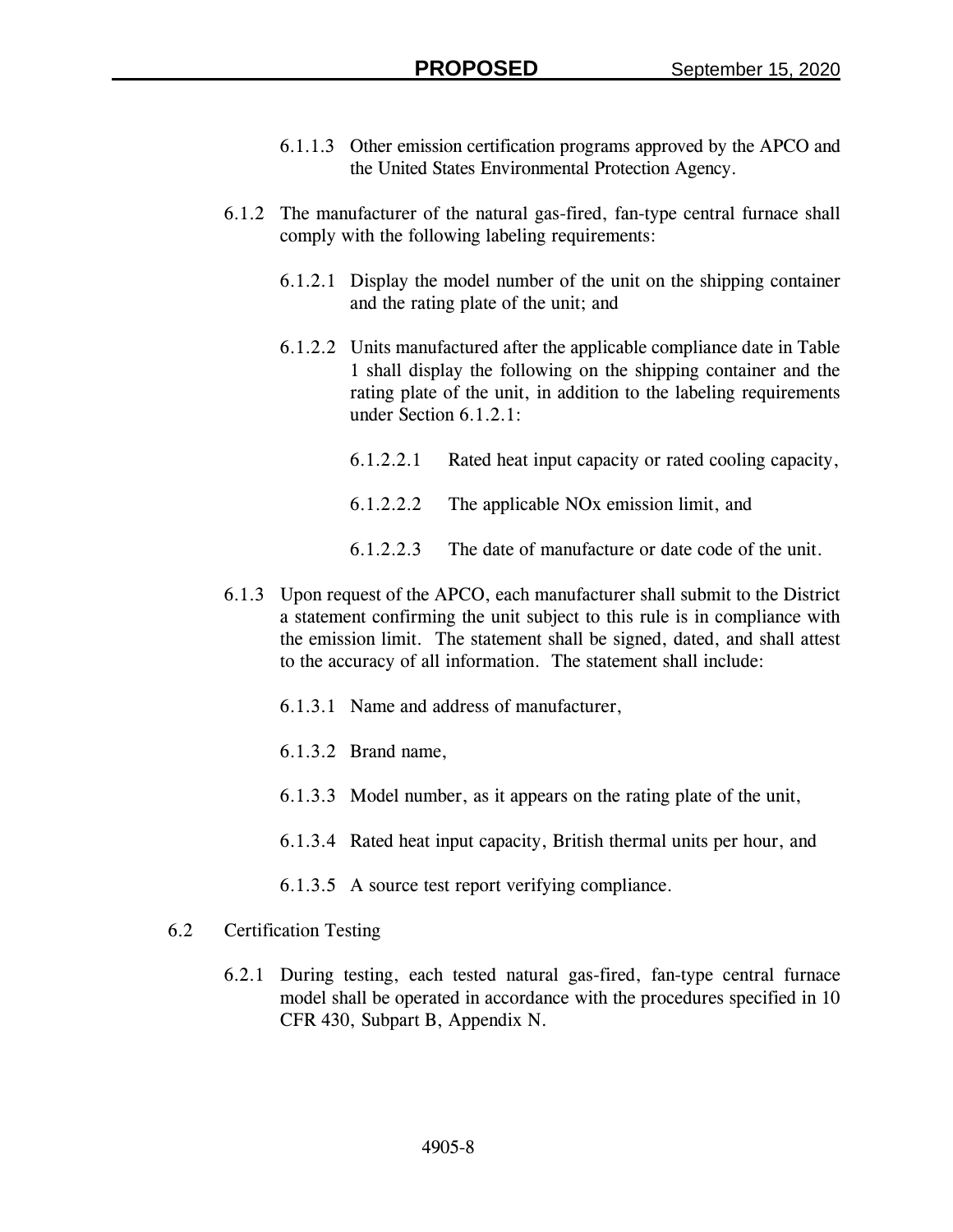- 6.2.2 Compliance with the NOx emission requirements shall be determined using California Air Resources Board Method 100, SCAQMD Method 100.1, or United States Environmental Protection Agency Methods 7E and 3A.
- 6.3 Recordkeeping

Any manufacturer, distributor, or contractor who supplies, distributes, sells, offers for sale or installs a furnace in or into the San Joaquin Valley Air Basin shall maintain such records as necessary to demonstrate compliance with this rule for a period of not less than five years and make such records available to the APCO upon request.

6.4 Non-Compliant Unit Labeling

Any furnace manufactured after October 1, 2018, using the emissions fee option shall have a label with APCO-approved language on the carton or furnace that clearly displays that the unit does not comply with the NOx limits in Table 1 of this rule.